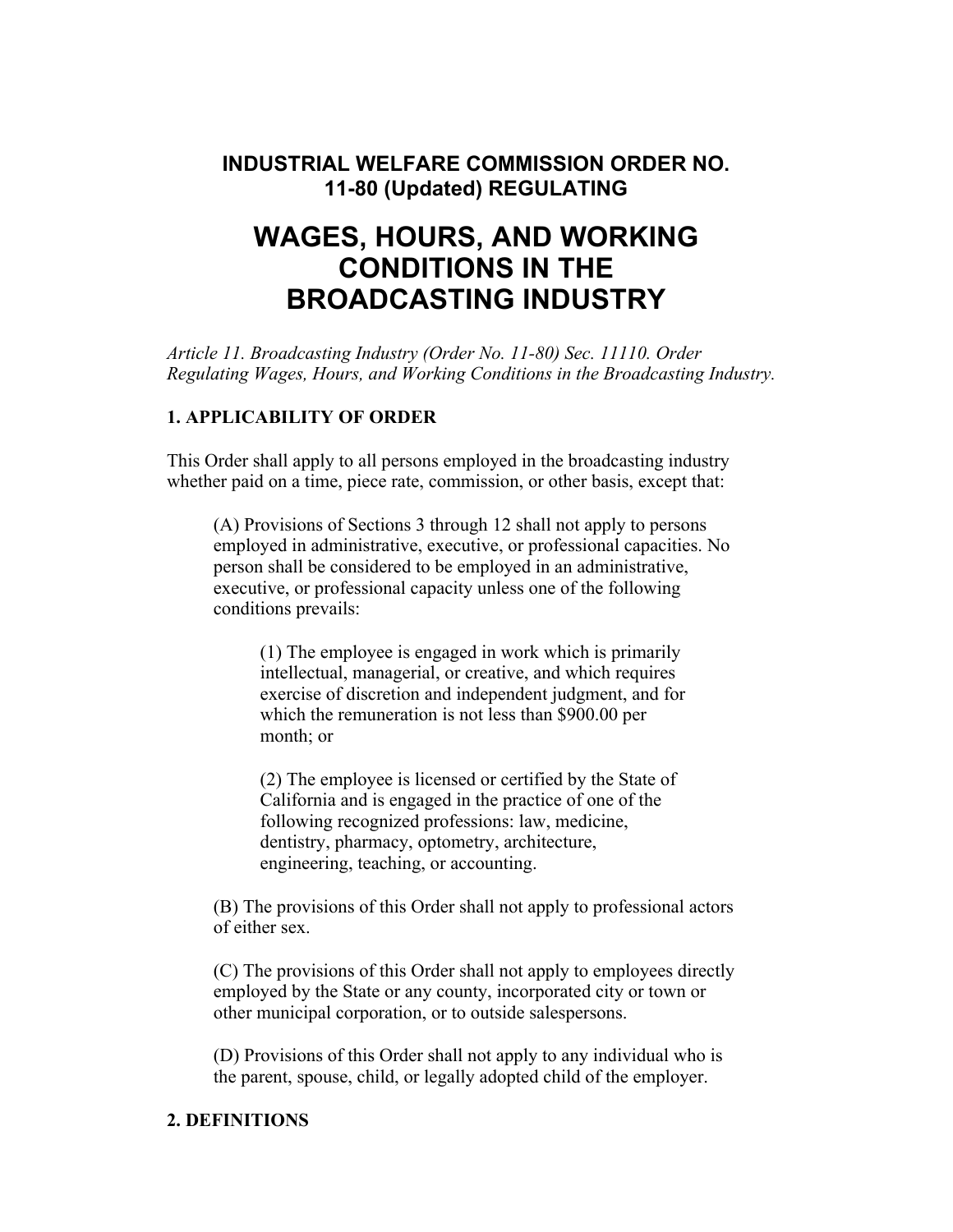(A) **"Commission"** means the Industrial Welfare Commission of the State of California.

(B) **"Division"** means the Division of Labor Standards Enforcement of the State of California.

(C) **"Broadcasting Industry"** means any industry, business, or establishment operated for the purpose of broadcasting or taping and broadcasting programs through the medium of radio or television.

(D) **"Employ"** means to engage, suffer, or permit to work.

(E) **"Employee"** means any person employed by an employer.

(F) **"Employer"** means any person as defined in Section 18 of the Labor Code, who directly or indirectly, or through an agent or any other person, employs or exercises control over the wages, hours, or working conditions of any person.

(G) **"Hours worked"** means the time during which an employee is subject to the control of an employer, and includes all the time the employee is suffered or permitted to work, whether or not required to do so.

(H) **"Location"** means any place other than the studio premises of the employer, at which the employer broadcasts or tapes for broadcast all or a portion of a radio or television program.

(I) **"Minor"** means, for the purpose of this Order, any person under the age of eighteen (18) years.

(J) **"Outside Salesperson"** means any person, 18 years of age or over, who customarily and regularly works more than half the working time away from the employer´s place of business selling tangible or intangible items or obtaining orders or contracts for products, services or use of facilities.

(K) **"Primarily"** as used in Section 1, Applicability, means more than one-half the employee´s work time.

(L) **"Split shift"** means a work schedule which is interrupted by nonpaid non-working periods established by the employer, other than bona fide rest or meal periods.

(M) **"Teaching"** means, for the purpose of Section 1 of this Order, the profession of teaching under a certificate from the Commission for Teacher Preparation and Licensing.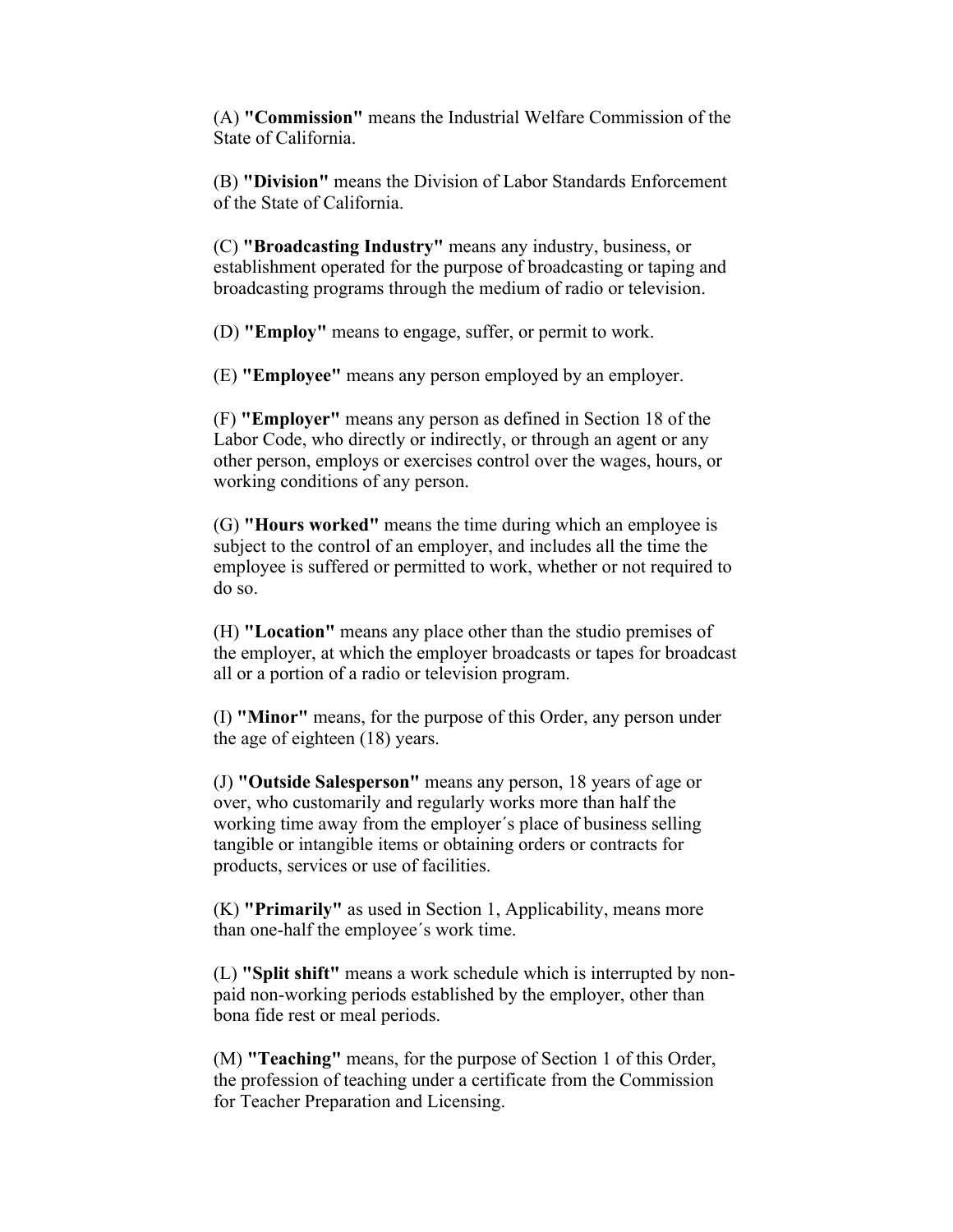(N) **"Wages"** (See California Labor Code, Section 200)

(O) **"Workday"** means any consecutive 24 hours beginning at the same time each calendar day.

(P) **"Workweek"** means any seven (7) consecutive days, starting with the same calendar day each week. "Workweek" is a fixed and regularly recurring period of 168 hours, seven (7) consecutive 24 hour periods.

#### **3. HOURS AND DAYS OF WORK**

(A) The following overtime provisions are applicable to employees eighteen (18) years of age or over and to employees sixteen (16) or seventeen (17) years of age who are not required by law to attend school: such employees shall not be employed more than eight (8) hours in any workday or more than forty (40) hours in any workweek unless the employee receives one and one-half (1 1/2) times such employee´s regular rate of pay for all hours worked over forty (40) hours in the workweek. Employment beyond eight (8) hours in any workday or more than six (6) days in any workweek is permissible provided the employee is compensated for such overtime at not less than:

(1) One and one-half  $(1\ 1/2)$  times the employee's regular rate of pay for all hours worked in excess of eight (8) hours up to and including twelve (12) hours in any workday, and for the first eight (8) hours worked on the seventh (7th) day of work; and

(2) Double the employee´s regular rate of pay for all hours worked in excess of twelve (12) hours in any workday, and for all hours worked in excess of eight (8) hours on the seventh (7th) day of work in any workweek.

(B) No employer shall be deemed to have violated the provisions of the above subsection (A) by instituting, pursuant to a written agreement voluntarily executed by the employer and at least twothirds (2/3) of the affected employees before the performance of the work, a regularly scheduled week of work which includes not more than four (4) working days of not more than ten (10) hours each so long as the employee receives at least two (2) consecutive days off within each workweek, provided that:

(1) The employer is not required to pay the premium wage rate prescribed in subsection (A) for the 9th and 10th hours worked during such workdays;

(2) If an employee on such a four-day schedule is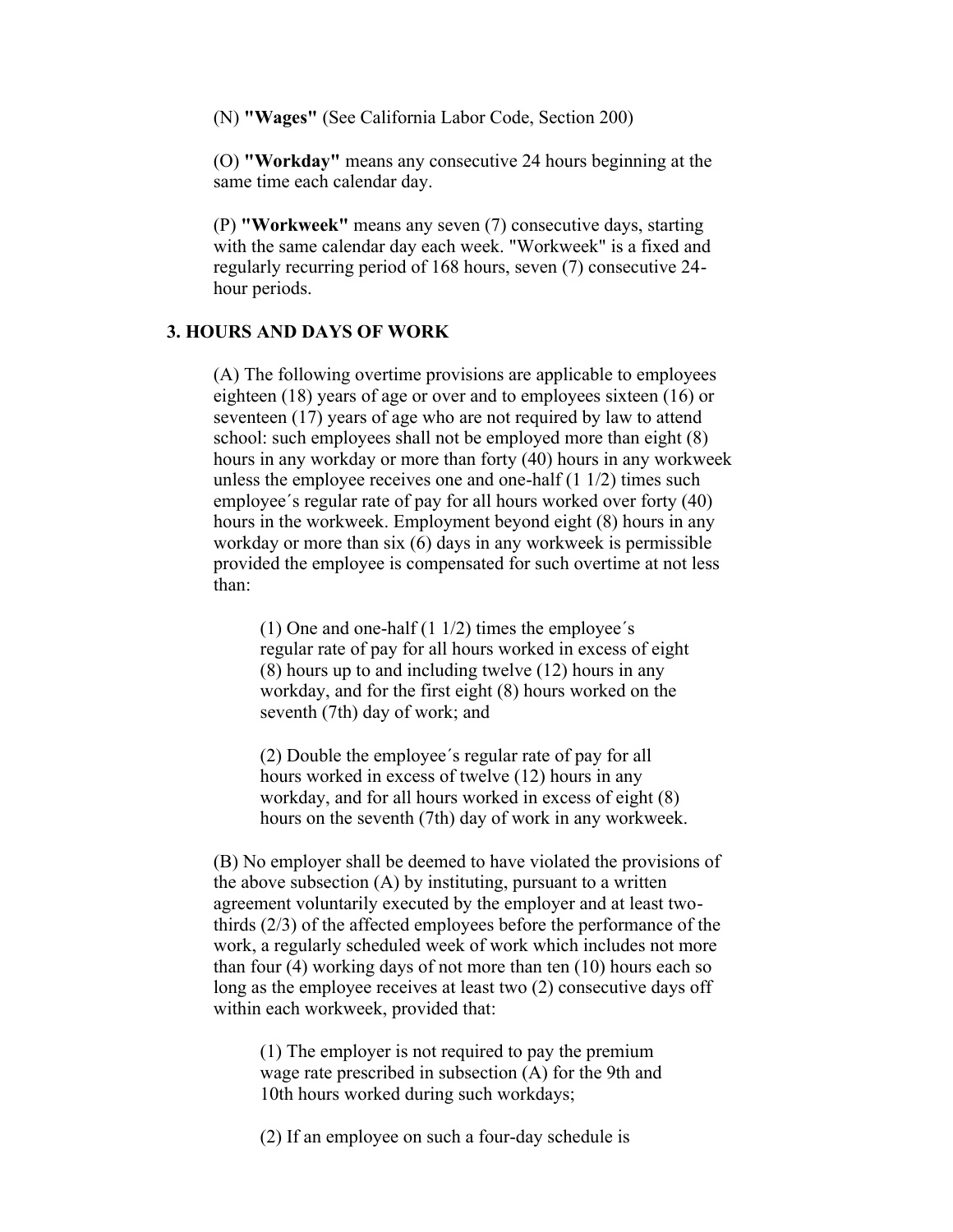required or permitted to work more than ten (10) hours in any workday, the premium wage rate provisions in subsection (A) above shall apply to such employee for those hours worked in excess of the 10th hour of that workday;

(3) Any employee on such a schedule who is required or permitted to work on more than four (4) workdays shall be compensated at the rate of not less than one and onehalf (1 1/2) times the employee's regular rate of pay for the first eight (8) hours on such additional workdays and double the employee's regular rate of pay for work in excess of eight (8) hours on those workdays.

(4) After a lapse of twelve (12) months and upon petition of a majority of the affected employees a new vote shall be held and a two-thirds (2/3) vote of the affected employees will be required to reverse the agreement above. If such agreement is revoked the employer shall comply within sixty (60) days. Upon a proper showing by the employer of undue hardship, the Division may grant an extension of the time for compliance.

(C) One and one-half (1 1/2) times a minor´s regular rate of pay shall be paid for all work over forty (40) hours in any workweek except that minors sixteen (16) and seventeen (17) years old who are not required by law to attend school and may therefore be employed for the same hours as an adult are subject to subsection (A) or (B) above.

#### (**VIOLATIONS OF CHILD LABOR LAWS** are

subject to civil penalties of from \$500 to \$10,000 as well as to criminal penalties provided herein. Refer to California Labor Code Sections 1285 to 1311 and 1390 to 1398 for additional restrictions on the employment of minors.)

(D) An employee may be employed on seven (7) workdays in one workweek with no overtime pay required when the total hours of employment during such workweek do not exceed thirty (30) and the total hours of employment in any one workday thereof do not exceed six (6).

(E) If a meal period occurs on a shift beginning or ending at or between the hours of 10 p.m. and 6 a.m., facilities shall be available for securing hot food or drink or for heating food or drink; and a suitable sheltered place shall be provided in which to consume such food or drink.

(F) Except as provided in subsections (C) and (E), this section shall not apply to any employee covered by a collective bargaining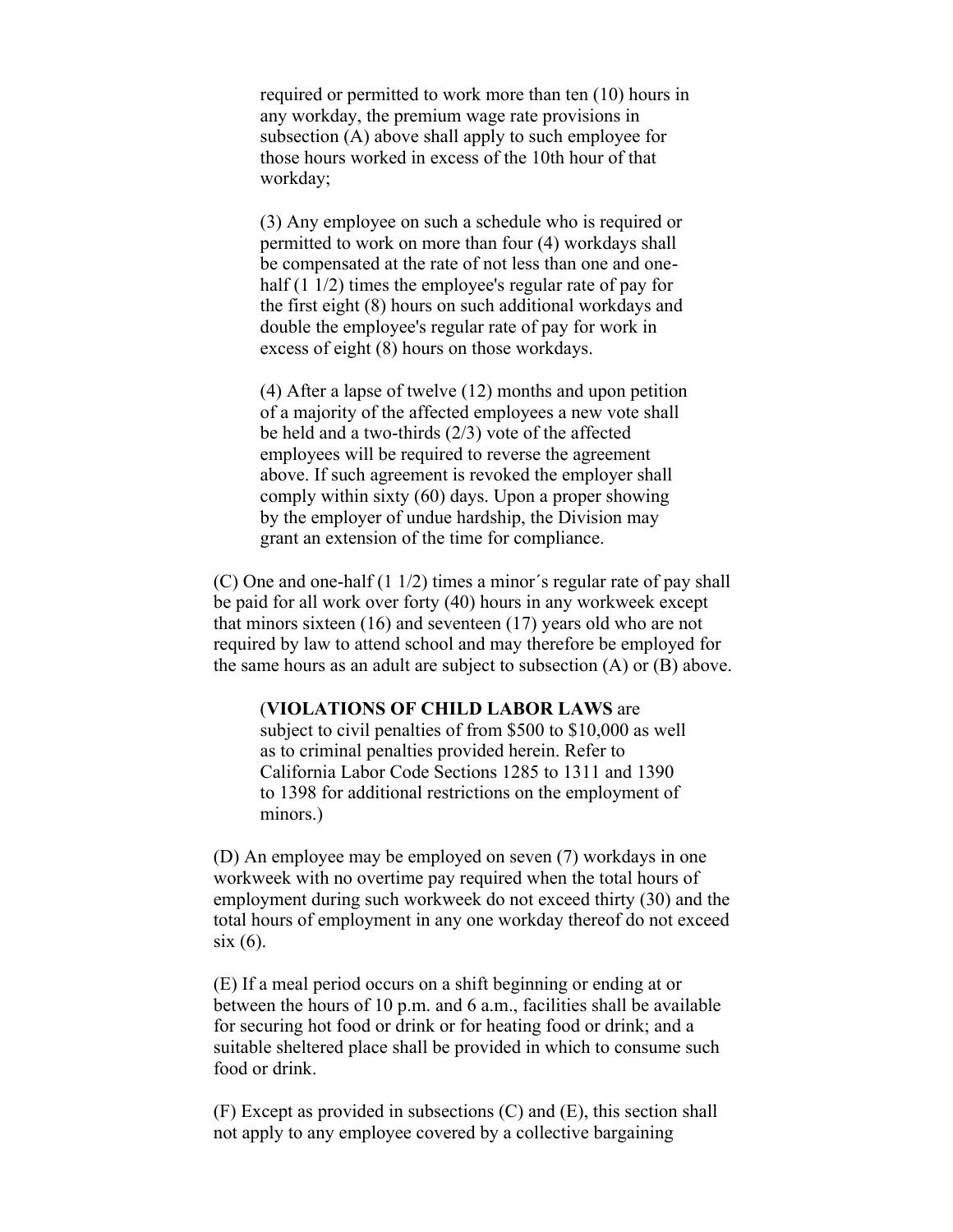agreement if said agreement provides premium wage rates for overtime work and a cash wage rate for such employee of not less than one dollar (\$1.00) per hour more than the minimum wage.

(G) The provisions of this section shall not apply to any person employed as an announcer, news editor, or chief engineer, by a radio or television station in a city or town which has a population of twenty-five thousand (25,000) or less.

## **4. MINIMUM WAGES**

(A) Every employer shall pay to each employee wages not less than four dollars and seventy-five cents (\$4.75) per hour for all hours worked, effective October 1, 1996; not less than five dollars (\$5.00) per hour for all hours worked, effective March 1, 1997; not less than five dollars and fifteen cents (\$5.15) per hour for all hours worked, effective September 1, 1997; and not less than five dollars and seventy-five cents (\$5.75) per hour for all hours worked, effective March 1, 1998, except:

(1) LEARNERS. Employees 18 years of age or over, during their first one hundred and sixty (160) hours of employment in occupations in which they have no previous similar or related experience, may be paid not less than eighty-five percent (85%) of the minimum wage rounded to the nearest nickel.

(2) MINORS may be paid not less than eighty-five percent (85%) of the minimum wage rounded to the nearest nickel provided that the number of minors employed at said lesser rate shall not exceed twenty-five percent (25%) of the persons regularly employed in the establishment. An employer of less than ten (10) persons may employ three (3) minors at said lesser rate. The twenty-five percent (25%) limitation on the employment of minors shall not apply during school vacations.

> **NOTE:** Under certain conditions, the full minimum wage may be required for minors. See Labor Code Section 1391.2 (b).

(B) Every employer shall pay to each employee, on the established payday for the period involved, not less than the applicable minimum wage for all hours worked in the payroll period, whether the remuneration is measured by time, piece, commission, or otherwise.

(C) When an employee works a split shift, one hour´s pay at the minimum wage shall be paid in addition to the minimum wage for that workday, except when the employee resides at the place of employment.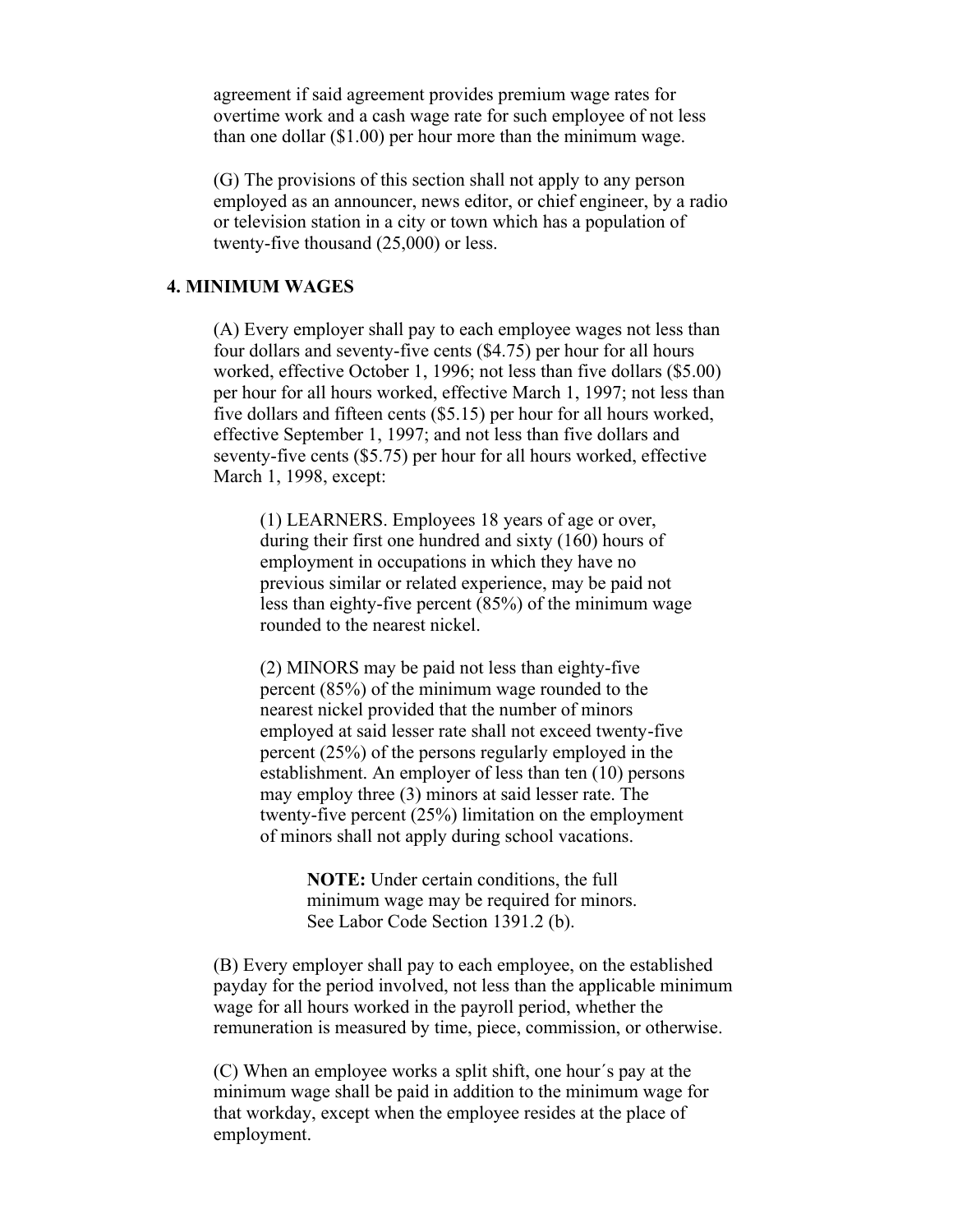(D) The provisions of this section shall not apply to apprentices regularly indentured under the State Division of Apprenticeship **Standards** 

#### **5. REPORTING TIME PAY**

(A) Each workday an employee is required to report for work and does report, but is not put to work or is furnished less than half said employee´s usual or scheduled day´s work, the employee shall be paid for half the usual or scheduled day´s work, but in no event for less than two (2) hours nor more than four (4) hours, at the employee´s regular rate of pay, which shall not be less than the minimum wage.

(B) If an employee is required to report for work a second time in any workday and is furnished less than two hours of work on the second reporting, said employee shall be paid for two hours at the employee´s regular rate of pay, which shall not be less than the minimum wage.

(C) The foregoing reporting time pay provisions are not applicable when:

(1) Operations cannot commence or continue due to threats to employees or property; or when recommended by civil authorities; or

(2) Public utilities fail to supply electricity, water, or gas, or there is a failure in the public utilities, or sewer system; or

(3) The interruption of work is caused by an Act of God or other cause not within the employer´s control.

(D) This section shall not apply to an employee on paid standby status who is called to perform assigned work at a time other than the employee´s scheduled reporting time.

## **6. LICENSES FOR HANDICAPPED WORKERS**

A license may be issued by the Division authorizing employment of a person whose earning capacity is impaired by physical disability or mental deficiency at less than the minimum wage. Such licenses shall be granted only upon joint application of employer and employee and employee´s representative if any.

A special license may be issued to a nonprofit organization such as a sheltered workshop or rehabilitation facility fixing special minimum rates to enable the employment of such persons without requiring individual licenses of such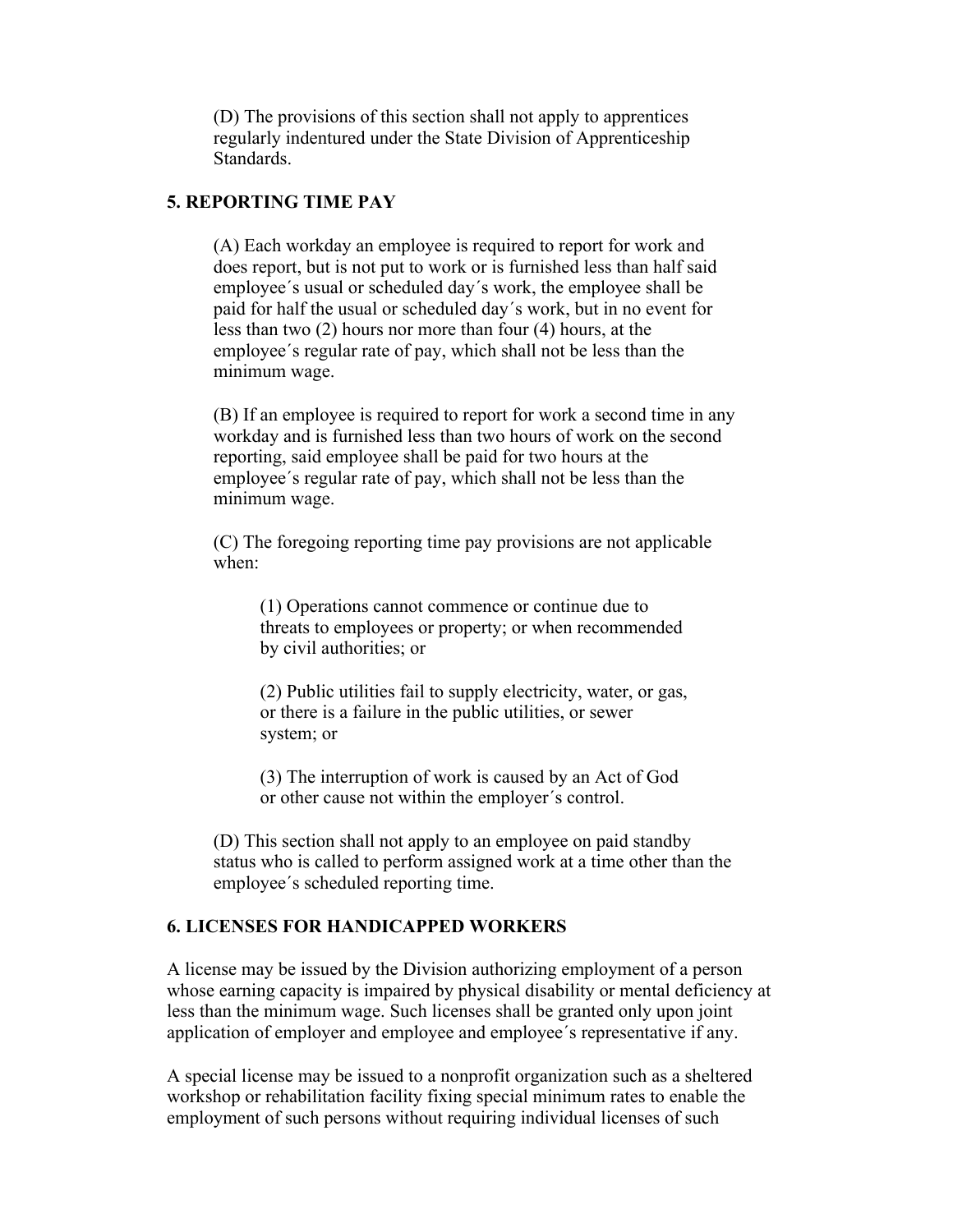employees.

All such licenses and special licenses shall be renewed on a yearly basis or more frequently at the discretion of the Division.

(See California Labor Code, Sections 1191 and 1191.5.)

## **7. RECORDS**

(A) Every employer shall keep accurate information with respect to each employee including the following:

(1) Full name, home address, occupation and social security number.

(2) Birthdate, if under 18 years, and designation as a minor.

(3) Time records showing when the employee begins and ends each work period. Meal periods, split shift intervals and total daily hours worked shall also be recorded. Meal periods during which operations cease and authorized rest periods need not be recorded.

(4) Total wages paid each payroll period, including value of board, lodging, or other compensation actually furnished to the employee.

(5) Total hours worked in the payroll period and applicable rates of pay. This information shall be made readily available to the employee upon reasonable request.

(6) When a piece rate or incentive plan is in operation, piece rates or an explanation of the incentive plan formula shall be provided to employees. An accurate production record shall be maintained by the employer.

(B) Every employer shall semimonthly or at the time of each payment of wages furnish each employee, either as a detachable part of the check, draft, or voucher paying the employee´s wages, or separately, an itemized statement in writing showing: (1) all deductions; (2) the inclusive dates of the period for which the employee is paid; (3) the name of the employee or the employee´s social security number; and (4) the name of the employer, provided all deductions made on written orders of the employee may be aggregated and shown as one item.

(C) All required records shall be in the English language and in ink or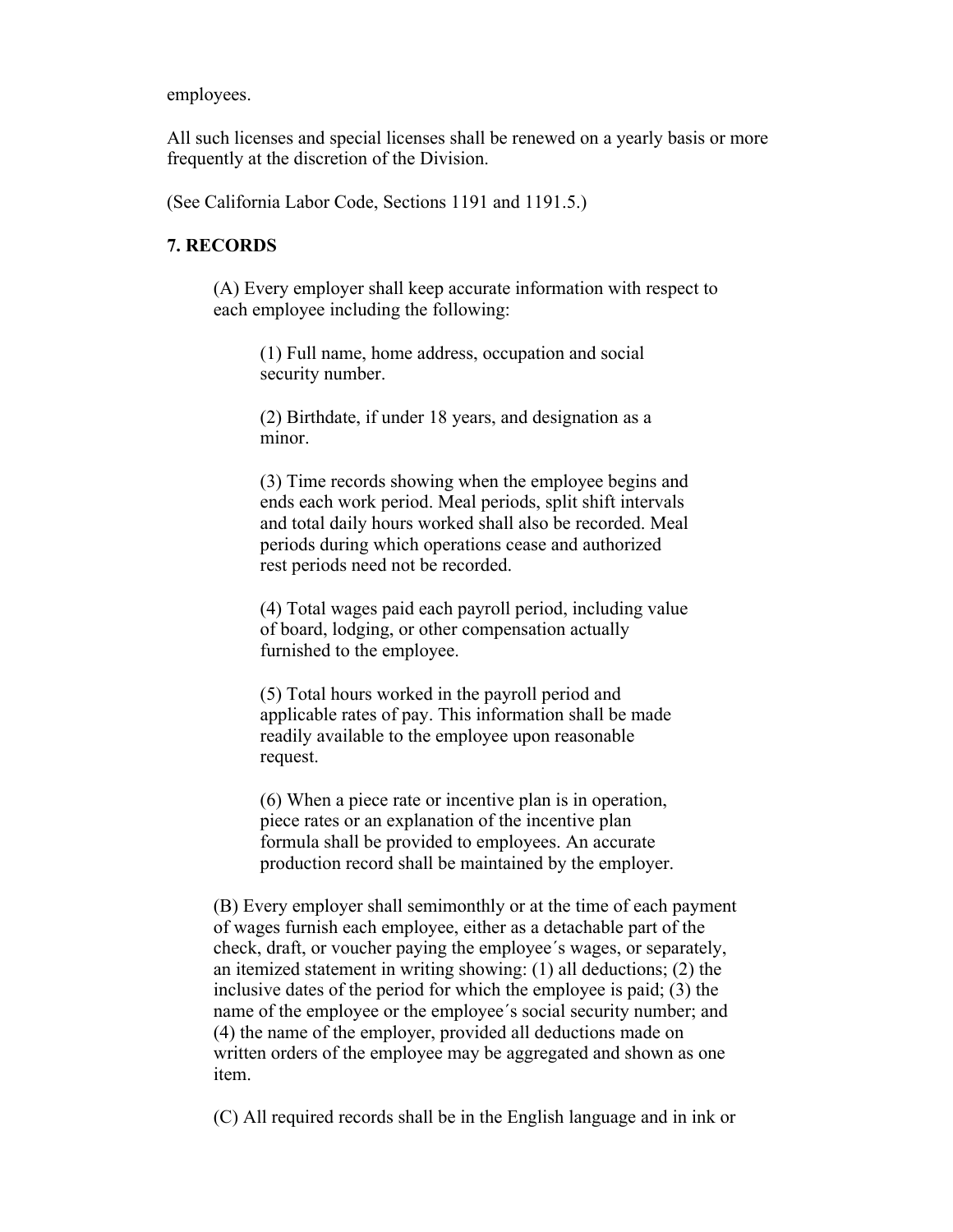other indelible form, properly dated, showing month, day and year, and shall be kept on file by the employer for at least three years at the place of employment or at a central location within the State of California. An employee´s records shall be available for inspection by the employee upon reasonable request.

(D) Clocks shall be provided in all major work areas or within reasonable distance thereto insofar as practicable.

## **8. CASH SHORTAGE AND BREAKAGE**

No employer shall make any deduction from the wage or require any reimbursement from an employee for any cash shortage, breakage, or loss of equipment, unless it can be shown that the shortage, breakage, or loss is caused by a dishonest or willful act, or by the gross negligence of the employee.

[The former second sentence which was part of this section, effective January 1, 1980, was removed, effective April 24, 1989, based on a judicial determination that it was inconsistent with California law and, therefore, invalid and unenforceable. *People v. Industrial Welfare Commission et al.*, Santa Cruz Superior Court No. 85071.]

#### **9. UNIFORMS AND EQUIPMENT**

(A) When uniforms are required by the employer to be worn by the employee as a condition of employment, such uniforms shall be provided and maintained by the employer. The term "uniform" includes wearing apparel and accessories of distinctive design or color.

**NOTE:** This section shall not apply to protective apparel regulated by the Occupational Safety and Health Standards Board.

(B) When tools or equipment are required by the employer or are necessary to the performance of a job, such tools and equipment shall be provided and maintained by the employer, except that an employee whose wages are at least two  $(2)$  times the minimum wage provided herein may be required to provide and maintain hand tools and equipment customarily required by the trade or craft. This subsection (B) shall not apply to apprentices regularly indentured under the State Division of Apprenticeship Standards.

**NOTE:** This section shall not apply to protective equipment and safety devices on tools regulated by the Occupational Safety and Health Standards Board.

(C) A reasonable deposit may be required as security for the return of the items furnished by the employer under provisions of subsections (A) and (B) of this section upon issuance of a receipt to the employee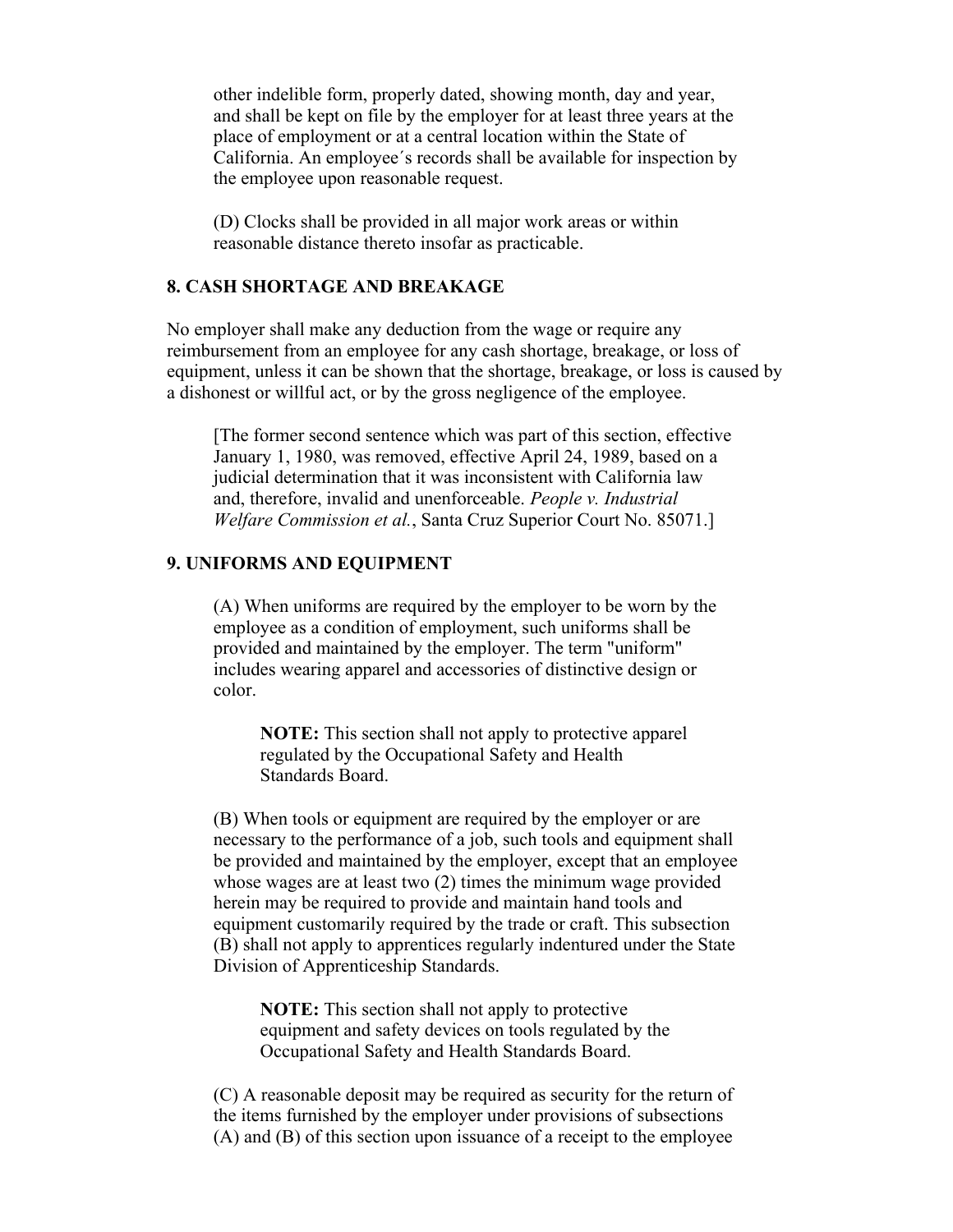for such deposit. Such deposits shall be made pursuant to Section 400 and following of the Labor Code or an employer with the prior written authorization of the employee may deduct from the employee´s last check the cost of an item furnished pursuant to (A) and (B) above in the event said item is not returned. No deduction shall be made at any time for normal wear and tear. All items furnished by the employer shall be returned by the employee upon completion of the job.

## **10. MEALS AND LODGING**

(A) **"Meal"** means an adequate, well-balanced serving of a variety of wholesome, nutritious foods.

**"Lodging"** means living accommodations available to the employee for full-time occupancy which are adequate, decent, and sanitary according to usual and customary standards. Employees shall not be required to share a bed.

(B) Meals or lodging may not be credited against the minimum wage without a voluntary written agreement between the employer and the employee. When credit for meals or lodging is used to meet part of the employer´s minimum wage obligation, the amounts so credited may not be more than the following:

|                                                                                                                                       | Effective<br>January 1, 1998 | Effective<br>March 1,<br>1998 |
|---------------------------------------------------------------------------------------------------------------------------------------|------------------------------|-------------------------------|
| Room occupied alone                                                                                                                   | \$24.25 per<br>week          | $$27.05$ per<br>week          |
| Room shared                                                                                                                           | $$20.00$ per<br>week         | $$22.30$ per<br>week          |
| Apartment--two-thirds $(2/3)$ of the<br>ordinary rental value, and in no event<br>more than                                           | \$290.80<br>per month        | \$324.70<br>per month         |
| Where a couple are both employed by<br>the employer, two-thirds $(2/3)$ of the<br>ordinary rental value, and in no event<br>more than | \$430.20<br>per month        | \$480.30<br>per month         |
| Meals:<br><b>Breakfast</b><br>Lunch<br>Dinner                                                                                         | \$1.80<br>\$2.55<br>\$3.40   | \$2.05<br>\$2.85<br>\$3.80    |

(C) Meals evaluated as part of the minimum wage must be bona fide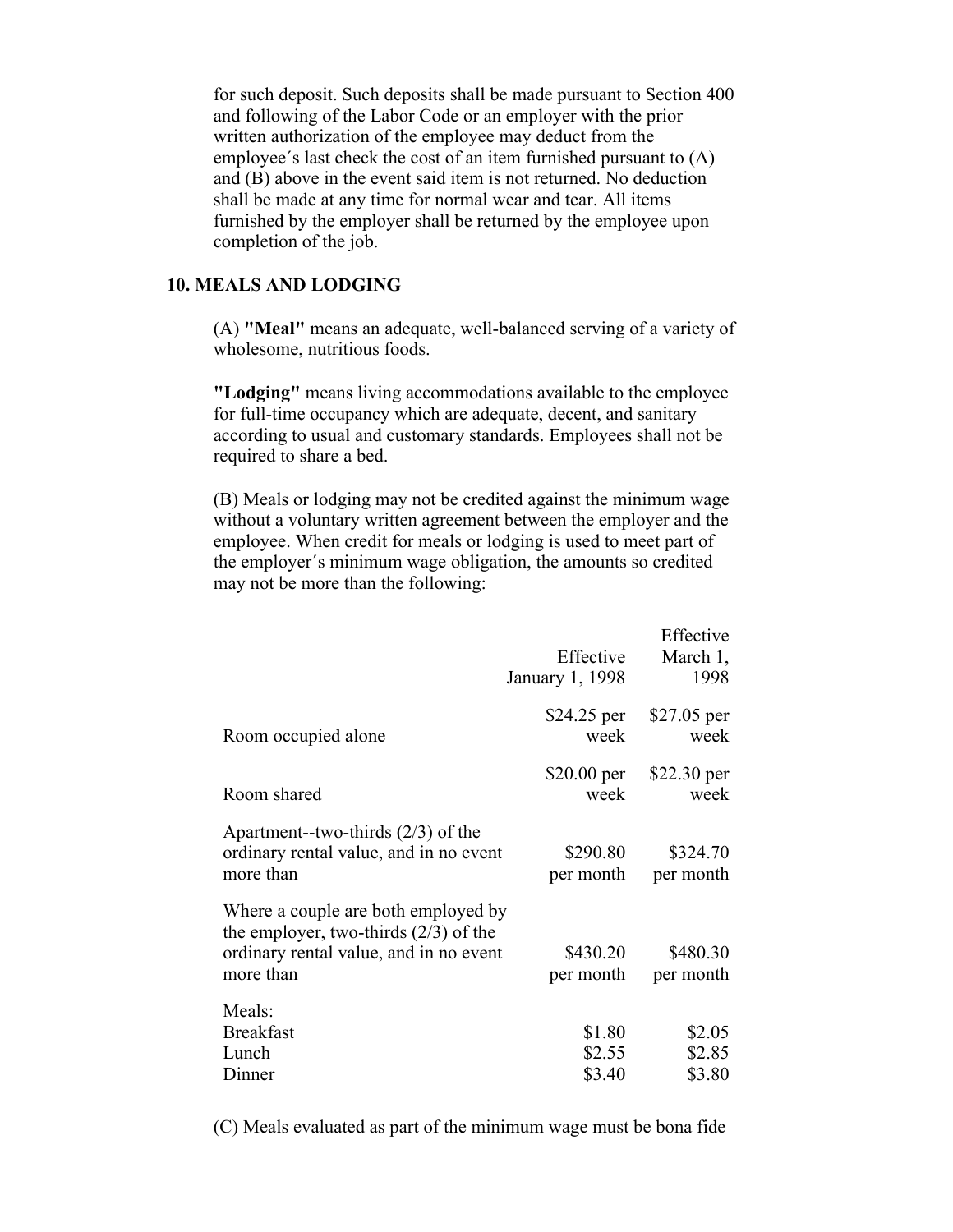meals consistent with the employee´s work shift. Deductions shall not be made for meals not received nor lodging not used.

(D) If, as a condition of employment, the employee must live at the place of employment or occupy quarters owned or under the control of the employer, then the employer may not charge rent in excess of the values listed herein.

## **11. MEAL PERIODS**

(A) No employer shall employ any person for a work period of more than six (6) hours without a meal period of not less than thirty (30) minutes nor more than one (1) hour. Subsequent meal periods for all employees shall be called not later than six (6) hours after the termination of the preceding meal period.

(B) Unless the employee is relieved of all duty during a thirty (30) minute meal period, the meal period shall be considered an "on duty" meal period and counted as time worked. An "on duty" meal period shall be permitted only when the nature of the work prevents an employee from being relieved of all duty and when by written agreement between the parties an on-the-job paid meal period is agreed to.

(C) In all places of employment where employees are required to eat on the premises, a suitable place for that purpose shall be designated.

#### **12. REST PERIODS**

Every employer shall authorize and permit all employees to take rest periods, which insofar as practicable shall be in the middle of each work period. The authorized rest period time shall be based on the total hours worked daily at the rate of ten (10) minutes net rest time per four (4) hours or major fraction thereof.

However, a rest period need not be authorized for employees whose total daily work time is less than three and one-half (3 1/2) hours. Authorized rest period time shall be counted as hours worked for which there shall be no deduction from wages.

#### **13. CHANGE ROOMS AND RESTING FACILITIES**

(A) Employers shall provide suitable lockers, closets, or equivalent for the safekeeping of employees´ outer clothing during working hours, and when required, for their work clothing during nonworking hours. When the occupation requires a change of clothing, change rooms or equivalent space shall be provided in order that employees may change their clothing in reasonable privacy and comfort. These rooms or spaces may be adjacent to but shall be separate from toilet rooms and shall be kept clean.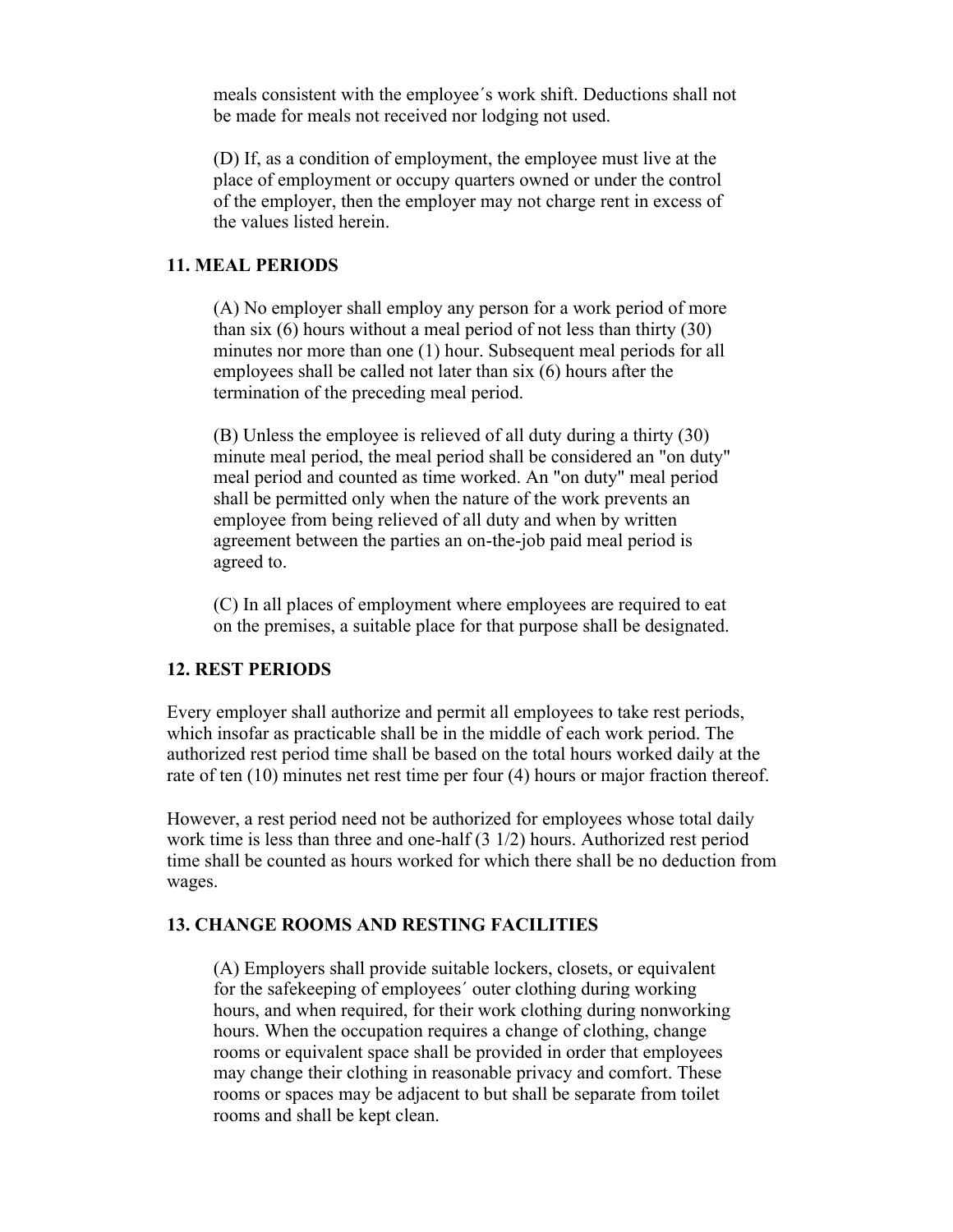**NOTE:** This section shall not apply to change rooms and storage facilities regulated by the Occupational Safety and Health Standards Board.

(B) Suitable resting facilities shall be provided in an area separate from the toilet rooms and shall be available to employees during work hours.

#### **14. SEATS**

(A) All working employees shall be provided with suitable seats when the nature of the work reasonably permits the use of seats.

(B) When employees are not engaged in the active duties of their employment and the nature of the work requires standing, an adequate number of suitable seats shall be placed in reasonable proximity to the work area and employees shall be permitted to use such seats when it does not interfere with the performance of their duties.

#### **15. TEMPERATURE**

(A) The temperature maintained in each work area shall provide reasonable comfort consistent with industry-wide standards for the nature of the process and the work performed.

(B) If excessive heat or humidity is created by the work process, the employer shall take all feasible means to reduce such excessive heat or humidity to a degree providing reasonable comfort. Where the nature of the employment requires a temperature of less than 60° F., a heated room shall be provided to which employees may retire for warmth, and such room shall be maintained at not less than 68°.

(C) A temperature of not less than 68° shall be maintained in the toilet rooms, resting rooms, and change rooms during hours of use.

(D) Federal and State energy guidelines shall prevail over any conflicting provision of this section.

## **16. ELEVATORS**

Adequate elevator, escalator or similar service consistent with industry-wide standards for the nature of the process and the work performed shall be provided when employees are employed four floors or more above or below ground level.

## **17. EXEMPTIONS**

(A) If, in the opinion of the Division after due investigation, it is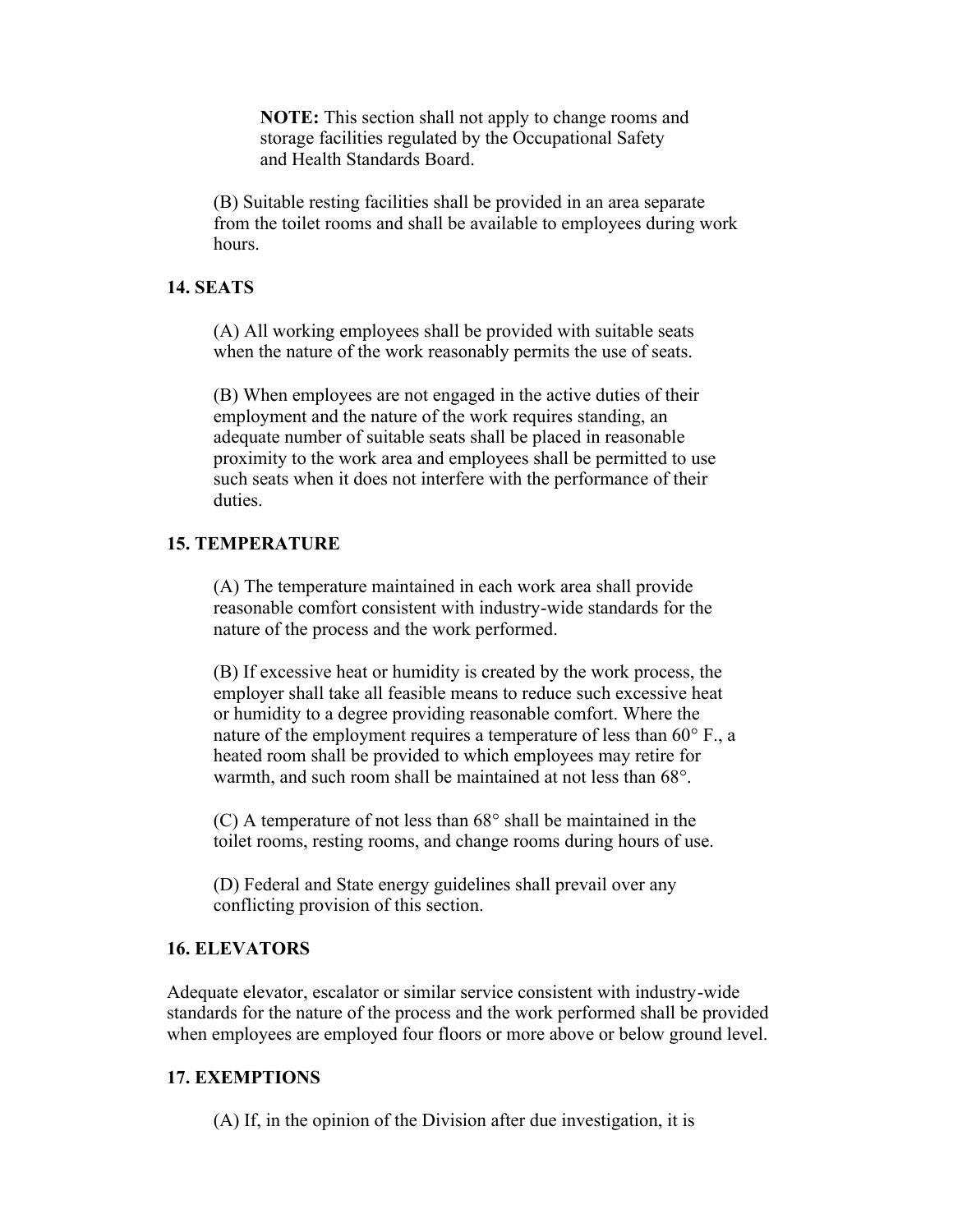found that the enforcement of any provision contained in Section 7, Records; Section 11, Meal Periods; Section 12, Rest Periods; Section 13, Change Rooms and Resting Facilities; Section 14, Seats; Section 15, Temperature; or Section 16, Elevators, would not materially affect the welfare or comfort of employees and would work an undue hardship on the employer, exemption may be made at the discretion of the Division. Such exemptions shall be in writing to be effective and may be revoked after reasonable notice is given in writing. Application for exemption shall be made by the employer or by the employee and/or the employee´s representative to the Division in writing. A copy of the application shall be posted at the place of employment at the time the application is filed with the Division.

(B) Exemptions from the requirements of Sections 13, 14, 15 and 16 will be allowed during location operations without written permit or application; provided, however, that such exemptions may be revoked if the employer fails to provide working areas and facilities which are sanitary and as adequate as the nature of the location permits.

## **18. FILING REPORTS**

(See California Labor Code, Section 1174(a))

#### **19. INSPECTION**

(See California Labor Code, Section 1174)

## **20. PENALTIES**

(See California Labor Code, Section 1199)

#### **21. SEPARABILITY**

If the application of any provision of this Order, or any section, subsection, subdivision, sentence, clause, phrase, word, or portion of this Order should be held invalid or unconstitutional or unauthorized or prohibited by statute, the remaining provisions thereof shall not be affected thereby, but shall continue to be given full force and effect as if the part so held invalid or unconstitutional had not been included herein.

## **22. POSTING OF ORDER**

Every employer shall keep a copy of this Order posted in an area frequented by employees where it may be easily read during the work day. Where the location of work or other conditions make this impractical, every employer shall keep a copy of this Order and make it available to every employee upon request.

#### **EXCERPTS FROM THE LABOR CODE**

**Section 98.6.** (a) No person shall discharge or in any manner discriminate against any employee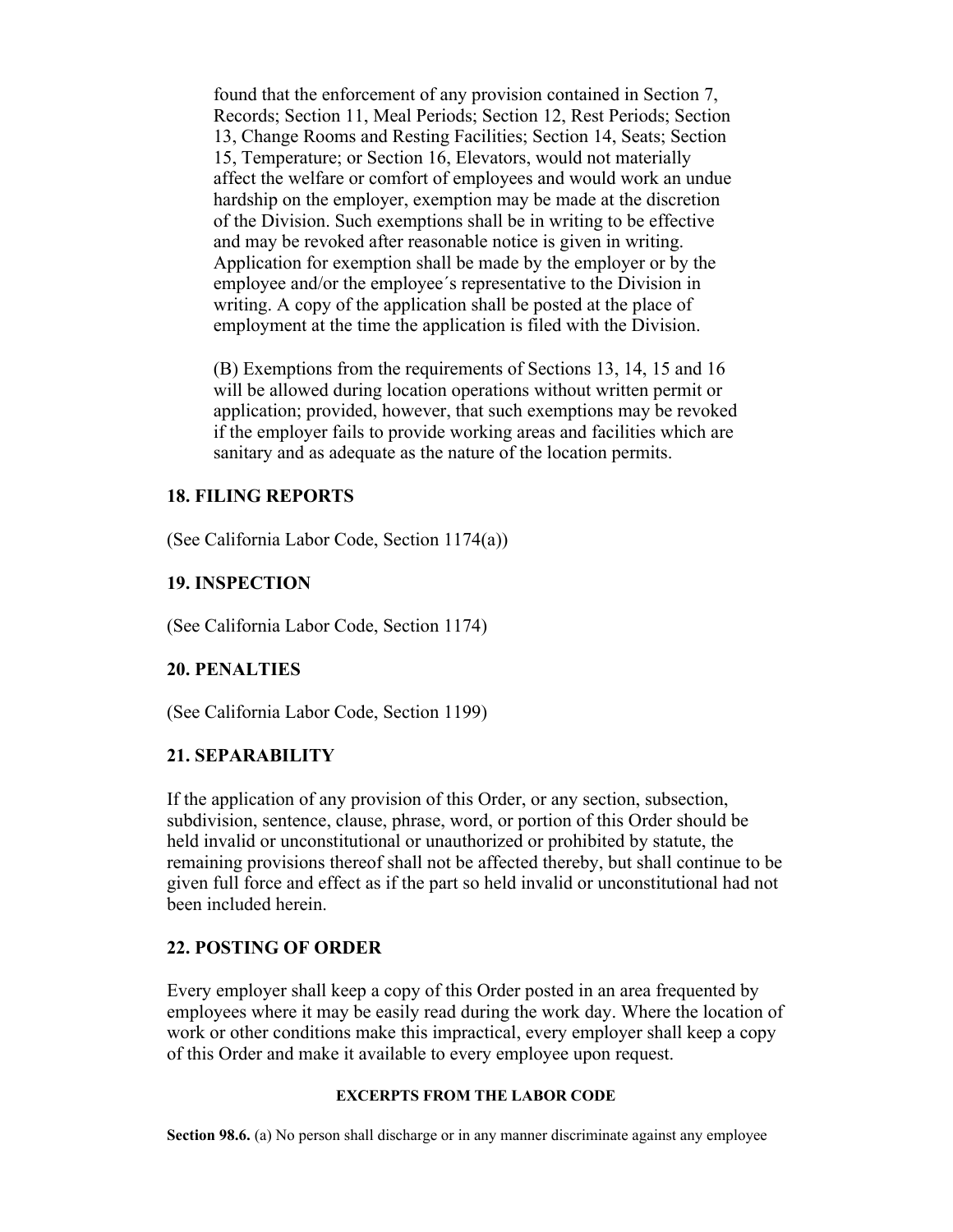because such employee has filed any bona fide complaint or claim or instituted or caused to be instituted any proceeding under or relating to his rights, which are under the jurisdiction of the Labor Commissioner, or has testified or is about to testify in any such proceeding or because of the exercise by such employee on behalf of himself or others of any rights afforded him.

(b) Any employee who is discharged, threatened with discharge, demoted, suspended, or in any other manner discriminated against in the terms and conditions of such employment because such employee has made a bona fide complaint or claim to the division pursuant to this part shall be entitled to reinstatement and reimbursement for lost wages and work benefits caused by such acts of the employer. Any employer who willfully refuses to hire, promote, or otherwise restore an employee or former employee who has been determined to be eligible for such rehiring or promotion by a grievance procedure, arbitration or hearing authorized by law, is guilty of a misdemeanor.

**Note:** Nothing in this act shall be construed to entitle an employee to reinstatement or reimbursement for lost wages or work benefits if such employee willfully misrepresents any facts to support a complaint or claim filed with the Labor Commissioner.

**Section 200.** As used in this article: (a) "Wages" includes all amounts for labor performed by employees of every description, whether the amount is fixed or ascertained by the standard of time, task, piece, commission basis, or other method of calculation.

**Section 201.** If an employer discharges an employee, the wages earned and unpaid at the time of discharge are due and payable immediately.

**Section 202.** If an employee not having a written contract for a definite period quits his employment, his wages shall become due and payable not later than 72 hours thereafter, unless the employee has given 72 hours previous notice of his intention to quit, in which case the employee is entitled to his wages at the time of quitting.

**Section 226.** (a) Every employer shall semimonthly, or at the time of each payment of wages, furnish each of his or her employees either as a detachable part of the check, draft, or voucher paying the employee´s wages, or separately when wages are paid by personal check or cash, an itemized statement in writing showing: (1) gross wages earned; (2) total hours worked by each employee whose compensation is based on an hourly wage; (3) all deductions; provided, that all deductions made on written orders of the employee may be aggregated and shown as one item; (4) net wages earned; (5) the inclusive dates of the period for which the employee is paid; (6) the name of the employee and his or her social security number; and (7) the name and address of the legal entity which is the employer.

**Section 1174.** Every person employing labor in this state shall:

(a) Furnish to the commission, at its request, reports or information which the commission requires to carry out this chapter. Such reports and information shall be verified if required by the commission or any member thereof.

(b) Allow any member of the commission or the employees of the Division of Labor Standards Enforcement free access to the place of business or employment of such person to secure any information or make any investigation which they are authorized by this chapter to ascertain or make. The commission may inspect or make excerpts, relating to the employment of employees, from the books, reports, contracts, payrolls, documents, or papers of such person.

**Section 1191.** For any occupation in which a minimum wage has been established, the commission may issue to an employee who is mentally or physically handicapped, or both, a special license authorizing the employment of the licensee for a period not to exceed one year